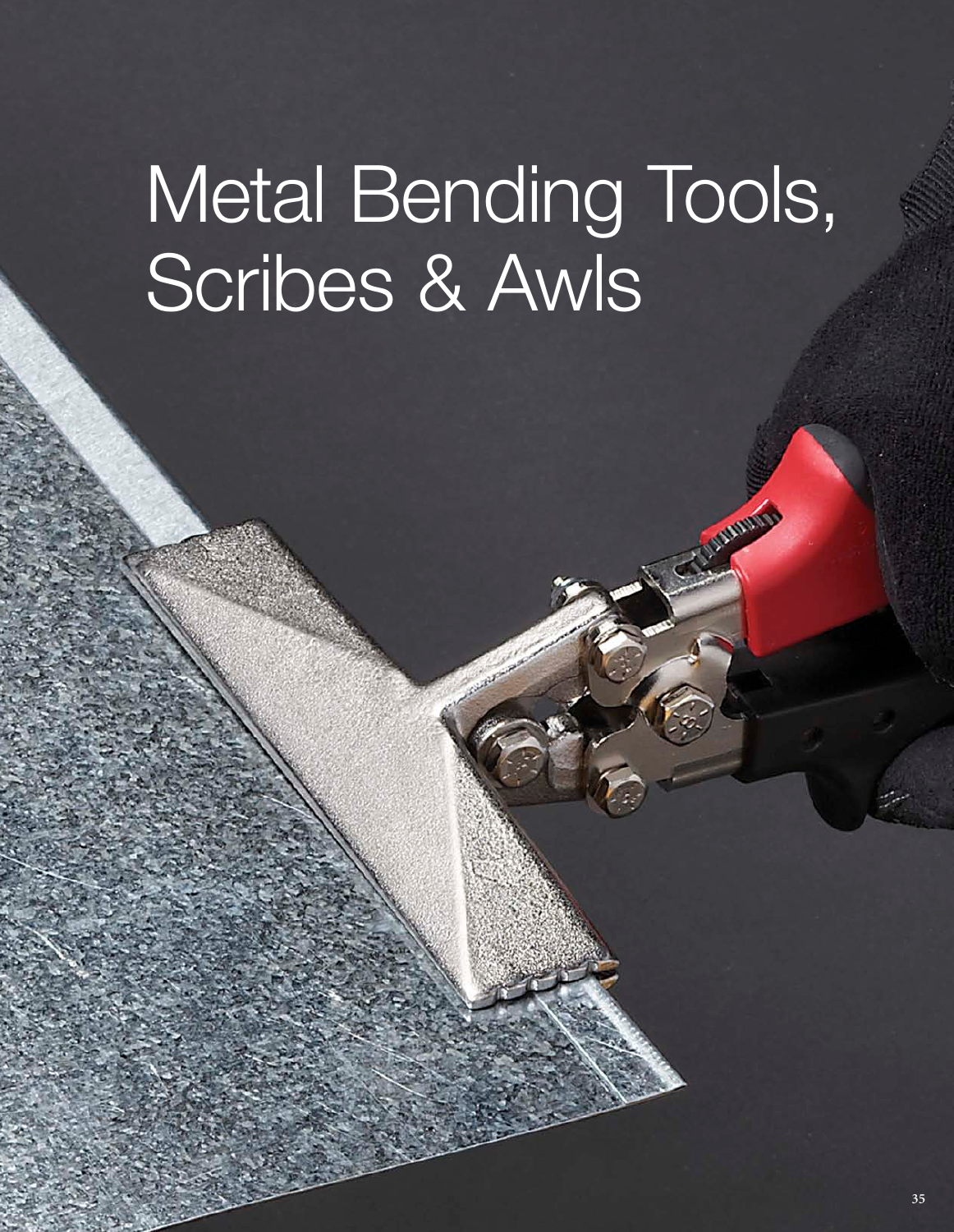malco tool book | better ideas for the real world.



#### Ideal for making clean and accurate angle bends for aluminum roof flashing, coil stock or fascia.

Jaws feature depth graduations in 1/4" (6.4 mm) increments to a maximum 2" (50.8 mm) bending depth. Lightweight die cast zinc jaws with compound handle leverage offer comfort and ease of use on-the-job, even when working from heights. Durable construction offers long, dependable service life under normal use. Tool also features rust resistant nickel plating. Ergonomic Redline Handles with unique one-hand operation latch offer maximum compound leverage performance and natural fit and feel. Malco S5R and S9R seamers are not warranted for use as a striking tool or for use on ferrous sheet metal.



#### Precise vee-notched depth graduations on jaws are in 1/4" (6.4 mm) increments.

Jaws are drop forged, high impact steel. Hardened steel handles resist abuse. Powerful compound leverage design. Tool also features rust resistant nickel plating. Ergonomic Redline Handles with unique one-hand operation latch offer maximum compound leverage performance and natural fit and feel.

Model No. S6R features wide 6" jaws that produce uniform, accurate bends in sheet steel and non-ferrous metals with greater control and efficiency. Wider jaws also minimize buckling and bowing of metal. Fewer strokes are required to bend and straighten angles. Designed for all the metal trades, including HVACR installation, roofing and siding applications and commercial building and remodeling. 

#### Specifications

| Catalog<br>Number                 | Description           |                  | Jaw Depth in. (mm) | Jaw Width in. (mm)       | Variable Leverage Ratio<br>(High / Low) throughout stroke | Jaws                       | Length<br>in. $(mm)$ | Net Wt.<br>$oz.$ (g) |  |
|-----------------------------------|-----------------------|------------------|--------------------|--------------------------|-----------------------------------------------------------|----------------------------|----------------------|----------------------|--|
| S <sub>5</sub> R                  | 5" Hand Seamer        | 2(50.8)          |                    | 5(127)                   | 4.7 to 1.0 - 7.1 to 1.0                                   | Die Cast Zinc              | 9(229)               | 22 (624)             |  |
| S9R                               | 9" Hand Seamer        | 2(50.8)          |                    | 9(229)                   | 4.7 to 1.0 - 7.1 to 1.0                                   | Die Cast Zinc              | 9(229)               | 28 (794)             |  |
| S <sub>2</sub> R                  | 3" Hand Seamer        | $1 - 1/4$ (31.8) |                    | $3-1/4(83)$              | 4.7 to 1.0 - 7.1 to 1.0                                   | High Carbon Steel Forgings | 8 (203)              | 24 (680)             |  |
| S <sub>3</sub> R                  | 3" Offset Hand Seamer | $1 - 1/4$ (31.8) |                    | $3 - 1/4$ (83)           | 4.7 to 1.0 - 7.1 to 1.0                                   | High Carbon Steel Forgings | 8 (203)              | 24 (680)             |  |
| S <sub>6</sub> R                  | 6" Hand Seamer        | $1 - 1/4$ (31.8) |                    | 6 (152)                  | 4.7 to 1.0 - 7.1 to 1.0                                   | High Carbon Steel Forgings | 8 (203)              | 30 (851)             |  |
| <b>CAPACITIES</b>                 | Material              | Aluminum         | Copper             | Stainless Steel 26 Gauge | Galvanized Steel 24 Gauge                                 | Mild Steel 24 Gauge        |                      |                      |  |
| S5R / S9R                         | inches (mm)           | 0.29(0.74)       | -                  |                          |                                                           | –                          |                      |                      |  |
| S2R / S3R / S6R                   | inches (mm)           | 0.35(0.89)       | 0.23(0.58)         | 0.18(0.46)               | 0.28(0.71)                                                | 0.24(0.61)                 |                      |                      |  |
| Replacement Spring for Hand Tools |                       |                  |                    |                          |                                                           |                            |                      |                      |  |

5018 Fits All models on this page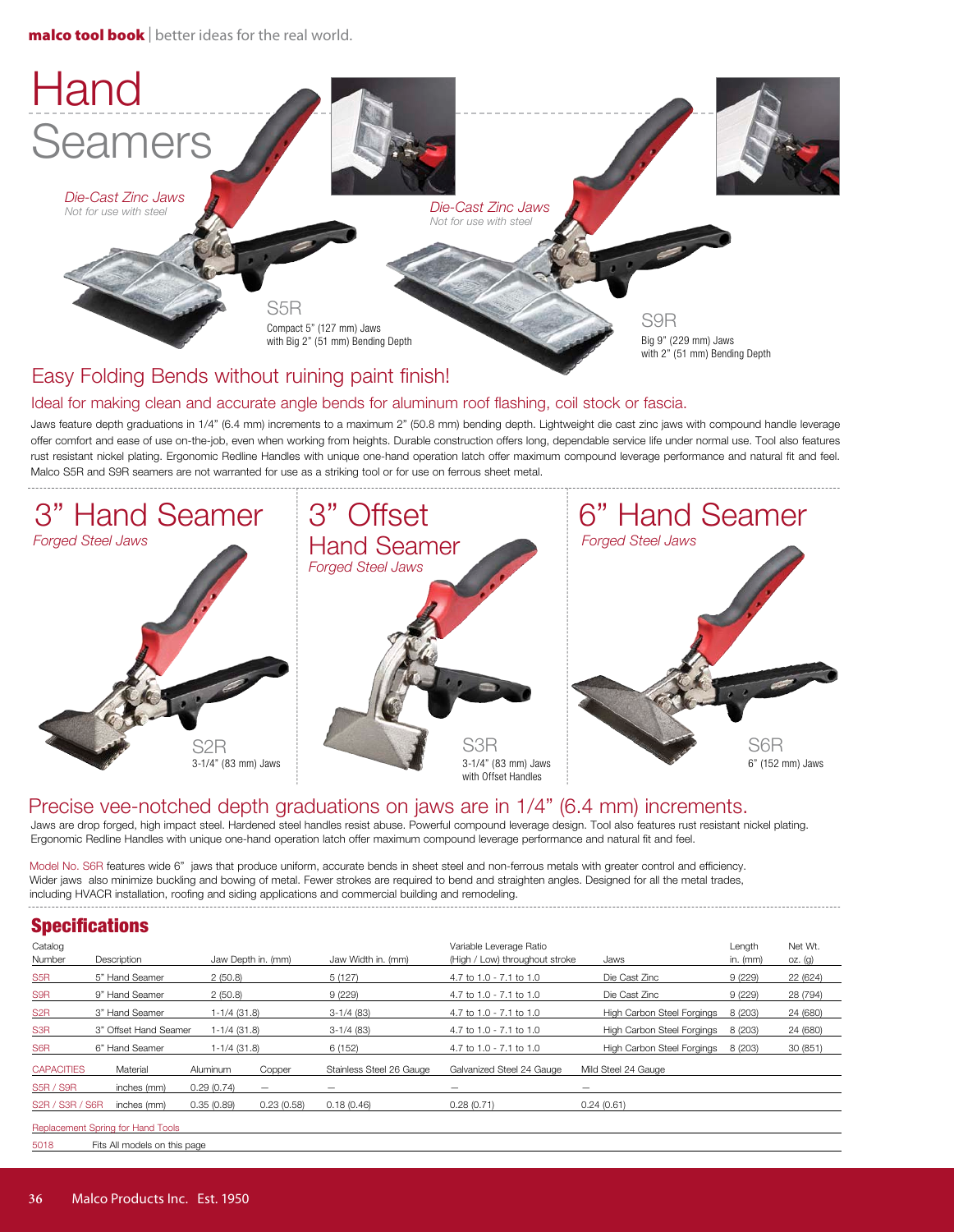### Straight or Offset, styles for the way you work!



#### Specifications

| Catalog<br>Number | Description                            | Throat Depth<br>in. $(mm)$ | Jaw Width<br>in. (mm) | Overall Lgth.<br>in. $(mm)$ | Net Wt.<br>$OZ.$ (g) |
|-------------------|----------------------------------------|----------------------------|-----------------------|-----------------------------|----------------------|
| <b>S10</b>        | Seamer & Tongs, Straight               | $1 - 1/2$ (38)             | 3.5(89)               | 9.25(235)                   | 46 (1,304)           |
| <b>SG10</b>       | Seamer & Tongs, Straight, Gripped Jaws | $1 - 1/2$ (38)             | 3.5(89)               | 9.25(235)                   | 47 (1,332)           |
| <b>S11</b>        | Seamer & Tongs, Offset                 | $1 - 1/2$ (38)             | 3.5(89)               | 9.5(241)                    | 46 (1,304)           |
| <b>SG11</b>       | Seamer & Tongs, Offset, Gripped Jaws   | $1 - 1/2$ (38)             | 3.5(89)               | 9.5(241)                    | 47 (1,332)           |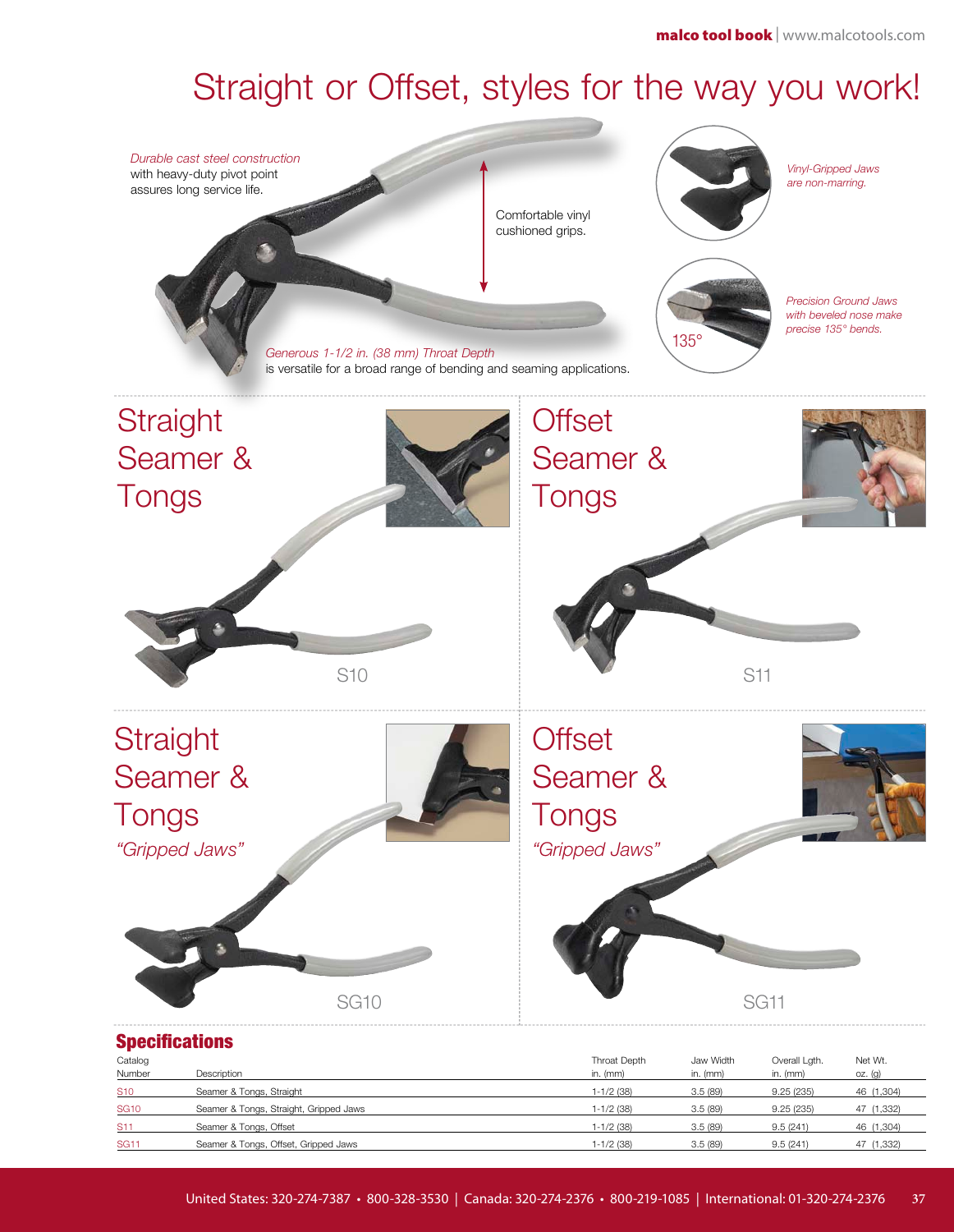## Hand Held Folding Tools

Folding seams are formed from two steel halves, permanently joined together. Handy sight holes assure proper depth alignment.









Longer No. 18F - 18" (457 mm) tool assures a uniform fold.

Extra long No. 24F - 24" (610 mm) tool may also be used as a mini brake by siding applicators.

18F

## Standard **Adjustable**

### Quickly adjusts from 1/4" (6.4 mm) to 1-1/2" (38.1 mm) folding depths

Model No. 9A Adjustable Folding Tool easily folds edges of aluminum siding, trim coil and lighter gauges of sheet metal up to 26 gauge (0.56 mm). The 9A quickly adjusts from 1/4" to 1-1/2" (6.4 mm to 38.1 mm) folding depths in 1/4" (6.4 mm) increments. The adjustment mechanism is completely hand operated; there are no loose parts or extra tools to contend with. A compact 3-1/4" x 9" (83 x 229 mm) size provides easy leverage for any folding depth.



*The tool also features a handy hang hole for workbench applications, or stores*  easily in a tool box. Fully hardened steel plate construction and corrosion resistant *black zinc coating assures long service life.*





Folds trim coil and aluminum siding. Folds galvanized sheet metal up to

26 gauge (0.56 mm).



Catalog Folding Depths Width. Net Wt. Number Description in. (mm) in. (cm) oz. (g) 12F 12" Folding Tool 3/8 (9.5), 1 (25.4) 12 (31) 20 (425) 18F 18" Folding Tool 3/8 (9.5), 1 (25.4) 18 (46) 31 (879) 24F 24" Folding Tool 3/8 (9.5), 1 (25.4) 24 (61) 42 (1191) 9 9A 9" Adjustable Folding Tool 19 (539) 9 (23) 9 (23) 9 (23) 9 (23) 9 (23) 9 (23) 9 (539) 9 (23) 9 (539) 9 (539) 9 (539) 9 (539) 9 (539) 9 (539) 9 (539) 9 (539) 9 (539) 9 (539) 9 (539) 9 (539) 9 (539) 9 (539) 9 (539) 9 (5 **Specifications**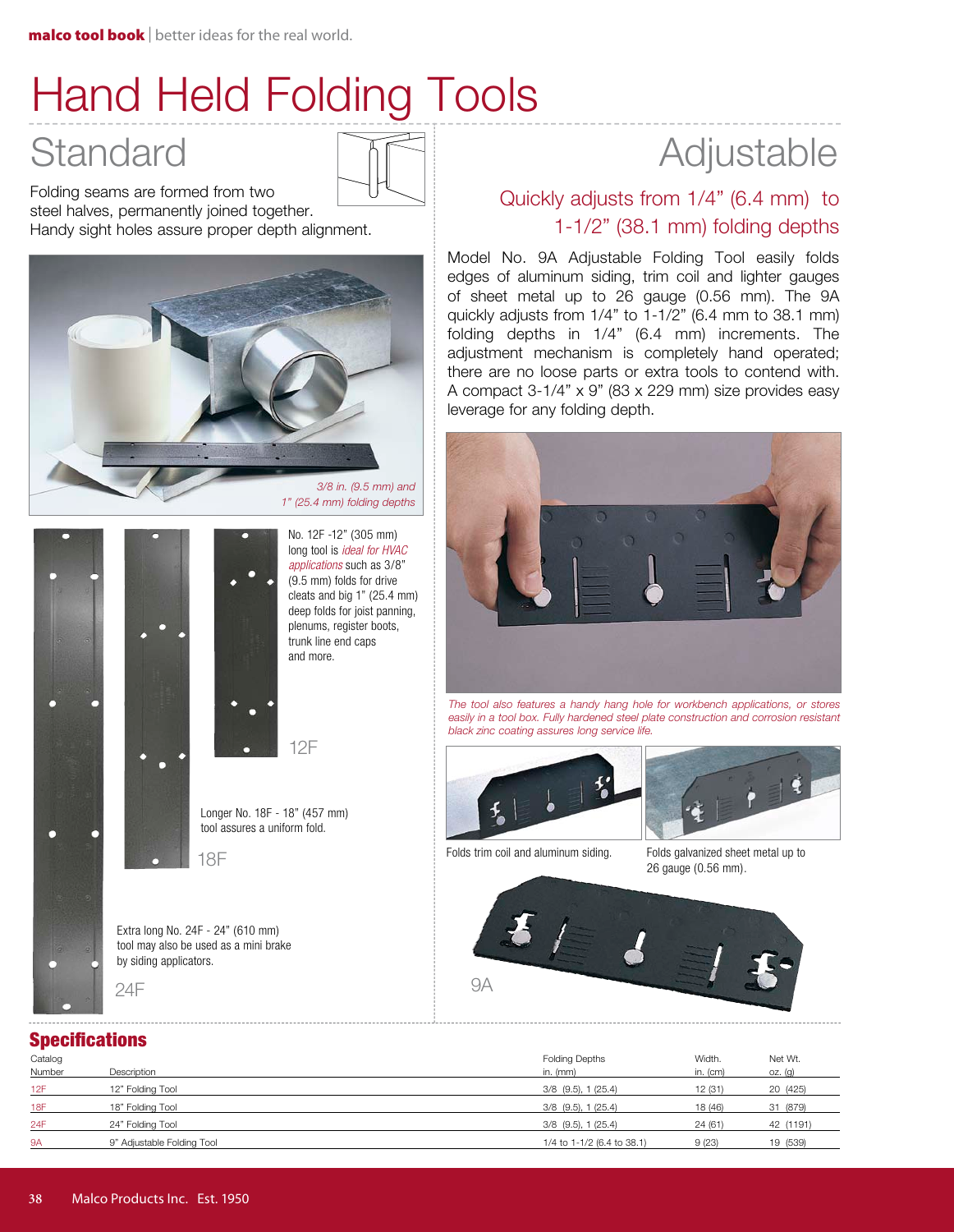## Mini-Brake™



## Compact & Portable

Makes bends to 135 degrees in galvanized sheet steel up to 22 gauge (0.86 mm). A beefed-up 1/4" (6.4 mm) plate steel apron and 4' (1.22 m) metal width capacity makes the Mini Brake ideal for fabricating plenums or large transitions at the job site.

*Compact size makes the Mini Brake* 





anvil from free falling or creating a pinching hazard.

#### **Specifications**

| Catalog<br>Number | Description |                          |                           | Minimum Hem Bending Depth<br>in. $(mm)$ | Width.<br>ft. (M) | Net Wt.<br>$\mathsf{lbs.}\mathsf{(kg)}$ |
|-------------------|-------------|--------------------------|---------------------------|-----------------------------------------|-------------------|-----------------------------------------|
| MB48A             | Mini-Brake  |                          |                           | $1/2$ $(12.7)$                          | 4(1.22)           | 72 (32.66)                              |
| <b>MBL</b>        | Lea Kit     |                          |                           | 18 (46)<br>-                            | 18 (8.17)         |                                         |
| <b>CAPACITIES</b> | Material    | Stainless Steel 24 Gauge | Galvanized Steel 22 Gauge | Mild Steel 22 Gauge                     |                   |                                         |
| MB48A             | inches (mm) | 0.24(0.61)               | 0.34(0.86)                | 0.30(0.76)                              |                   |                                         |